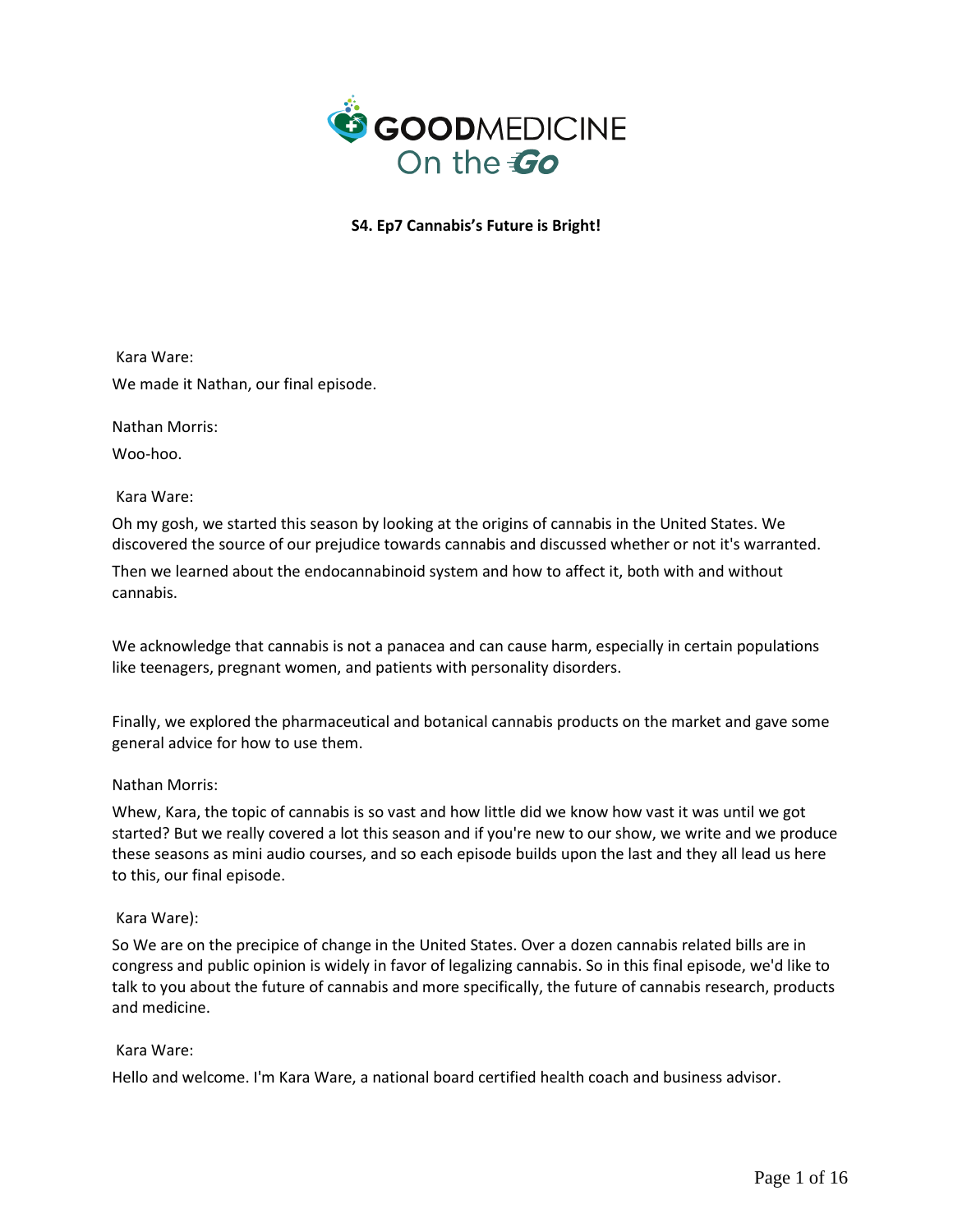

Nathan Morris:

And I'm Nathan Morris, a certified functional medicine doctor.

## Kara Ware:

Before we can talk about the future of cannabis, let's start with the current state of policy, because that's really what dictates so much of cannabis's future. At the time of recording this, cannabis is still illegal, still classified, as a schedule 1 drug. That's despite the majority of Americans, some polls indicating up to 90%, being in favor of some form of cannabis legalization.

## Kara Ware:

But the good news is that Congress is looking into various propositions, which could have huge repercussions for the future. Many of these bills aim to reclassify cannabis, so it's no longer a schedule 1 drug. Allow farmers and researchers more opportunities to grow and research cannabis and establish a process for expunging convictions, reducing sentences and allocating funds to support communities impacted by the war on drugs.

### Kara Ware:

I'd like to pause here for a second, because it is important to remember that hundreds of thousands of Americans are still imprisoned for cannabis in the United States, including those who have been sitting in a cell for years, possibly decades, for nonviolent cannabis crimes.

## Nathan Morris:

Yeah, it's just so hard to believe Kara. So hard to believe. And there's a lot in motion right now and it's hard to predict what will happen.

**Ideally, researchers and lawmakers will work together, this time, and learn from past mistakes and we know our politicians are really great at learning from past mistakes,** to help guide us through legalization and regulation. If you want to stay up to date on cannabis policies in the United States, we recommend checking out the marijuana policy project at mpp.org. There's a link in our show notes to learn more.

## Kara Ware:

Whether or not cannabis becomes federally legal, progress will continue to be made in areas of research and products and medicine. So coming up, we're going to dive into each of those three areas to give you a sense for what's on the horizon of the cannabis industry.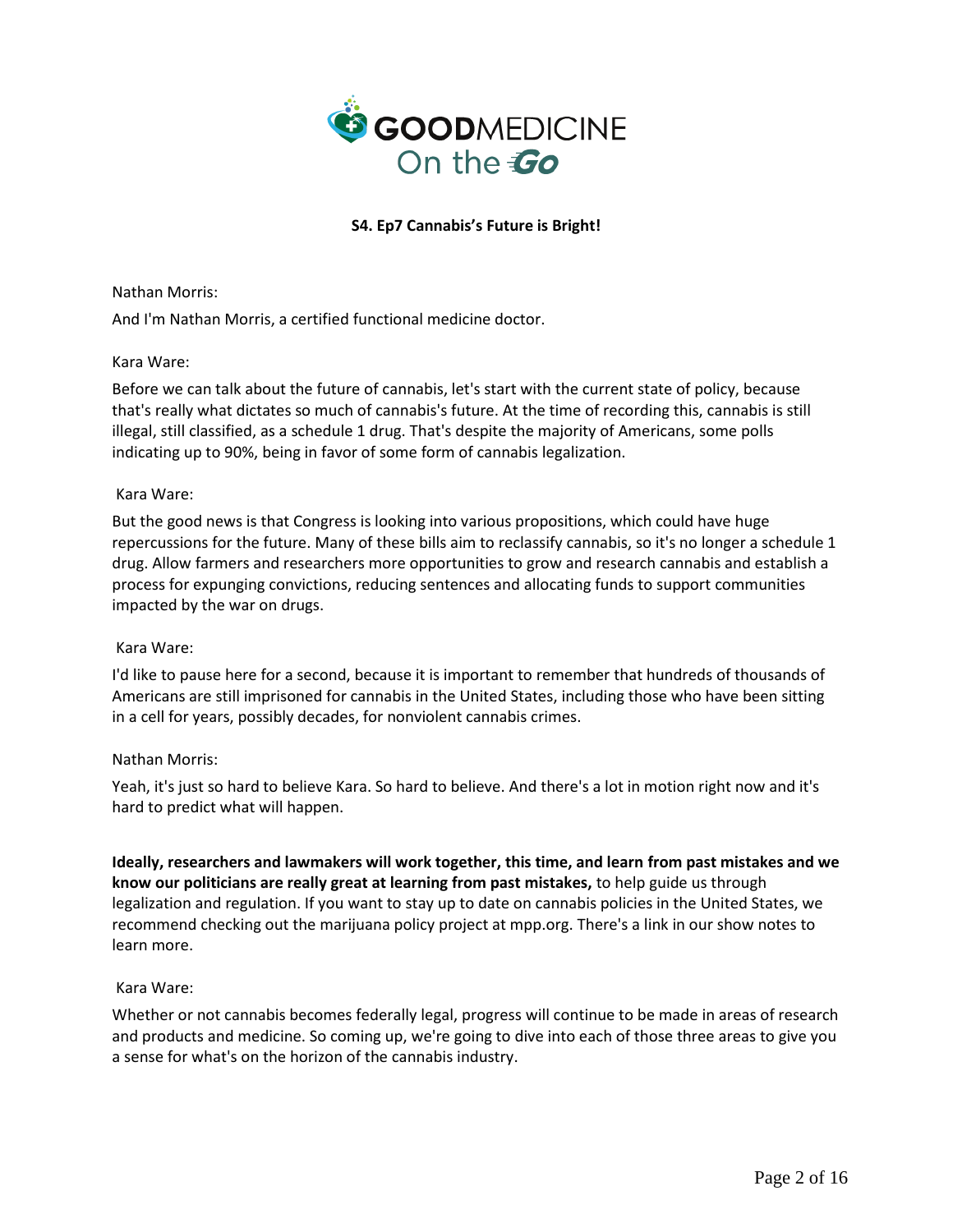

Nathan Morris:

Okay, let's start with the future of cannabis research. We know from episodes three and five, that very little research has been done on cannabis because of its classification as a schedule 1 drug.

## Kara Ware:

Despite all the regulations and obstacles of studying cannabis, more research is being done now than ever before. In fact, in the past 20 years, there's been an increase of over 1300% in the number of publications on cannabis and marijuana.

In 2021 alone, researchers published more than 3,600 peer reviewed scientific papers on cannabis. And at the time of this recording, there are 224 active clinical trials involving cannabis. So there is finally a lot of money being directed towards cannabis research in the United States.

Up until now, cannabis research has largely been done in other countries. So whether it's legalized or not in the coming years, this wave of new research is going to tell us a lot about the use and, also probably, the potential downsides of cannabis.

### Nathan Morris:

So to stay up to date on all this forthcoming research, I love PubMed and it's an unbeatable resource, but there are a couple others to check out too, that are a little more focused. The first is the International Association for Cannabinoid Medicine, which publishes the journal, The Cannabis and Cannabinoid Research Journal. Another great resource is the Multidisciplinary Center for Cannabinoid Research or MCCR, at the Hebrew University School of Pharmacy. This is one of the few centers in the world that is conducting research on cannabinoids, endocannabinoids and medical cannabis. And of course we'll link to you all of these resources in our show notes.

## Nathan Morris:

Now, Kara, I am super excited about this upcoming research, but you know me, I'm a little bit of a genetics nerd at heart, so my favorite developments will always be genetic. Of course our writing team made me limit this section on genetics to save time, those butt heads, but I'd like to quickly note that nothing in medicine is truly one fits all, which is what's interesting about genetics and the way that genetics may be affecting people's response to cannabis. So there are a couple polymorphisms I usually check when cannabis is involved, so check out our show notes for a little bit more on the role of genetics in cannabis.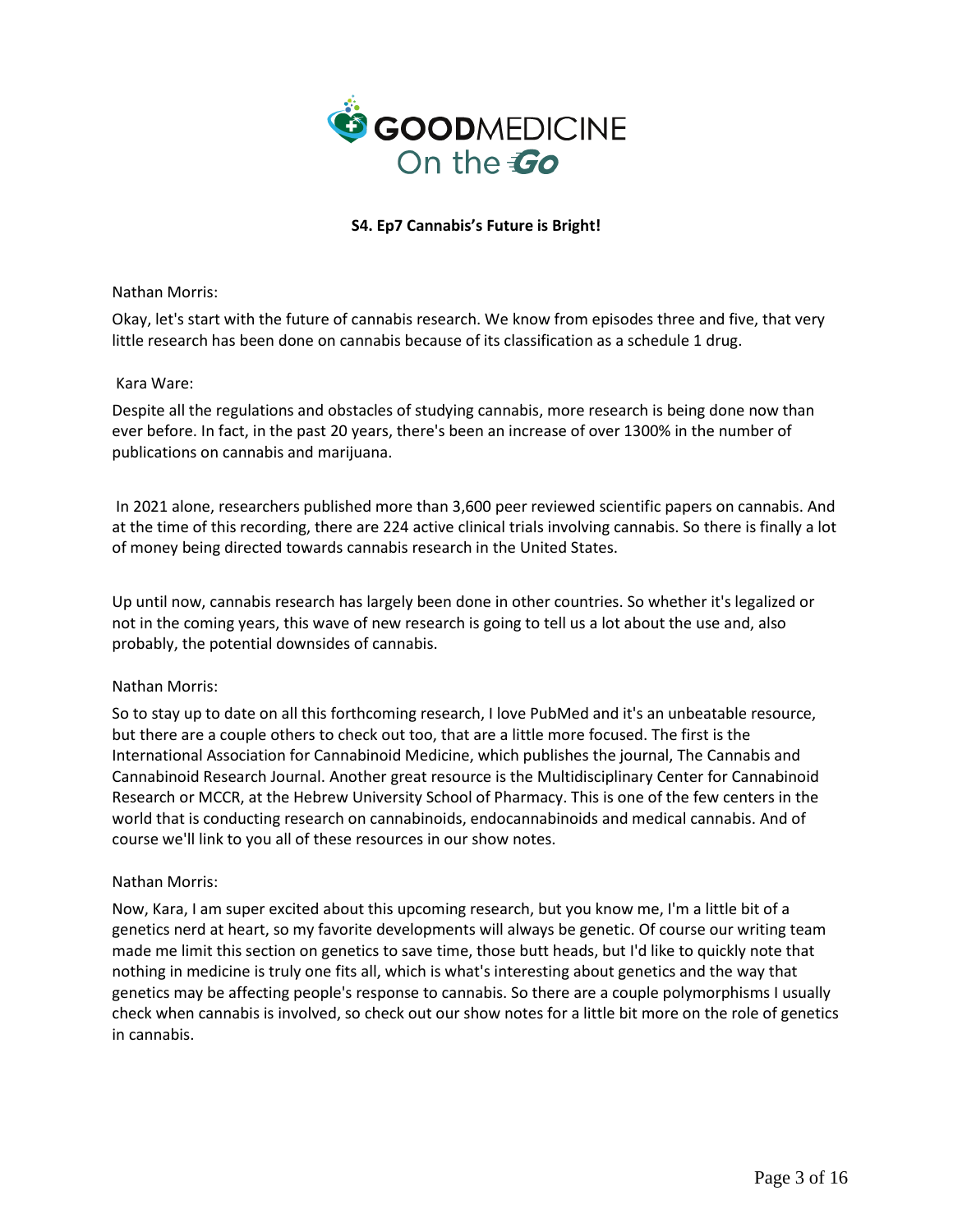

Kara Ware:

So, to summarize, a new wave of cannabis research is on the horizon. This has, in part, been facilitated by changes in legislation and funding that allow scientists to more easily study this plant. But a lot of research was also done, despite the regulatory challenges and so props to those scientists around the world like Dr. Ethan Russo, who's been fighting the bureaucracy to study cannabis for more than 26 years, so we will hear more from Dr. Russo later in the episode.

## Nathan Morris:

And of course, all of this research is going to heavily influence the future of cannabis products, which we'll talk about next.

## Kara Ware:

All right, Nathan, let's talk about the future of products. In addition to being a genetics nerd-

Nathan Morris:

Yes.

## Kara Ware:

... you have been following the cannabis industry for years and even more so since we started the season, so I want to start with you. What do you think the future of the cannabis industry will look like? What products do you think we can expect to see?

### Nathan Morris:

You know Kara, that's a great question and on the recreational side, I think we'll continue to see more and more wacky products, almost a Willy Wonka of products, if you will. Like cannabis infused tater chips and peanut butter, honestly Kara, whatever happened to just smoking a joint, but that's behind us now. We have sodas and whatnot.

### Nathan Morris:

But with all this research coming out, we're bound to see new advances in therapeutic options as well, which is what I'm really excited about. And more specifically, I think we can expect to see products with a researched based ratios, a CBD to THC, so we're not really making guesses on how much CBD to THC, we'll have data to support that. And then we'll have standardized amounts of the lesser known cannabinoids, which we'll talk about a little bit later and terpene profiles. You know Kara and this is where I really get excited is the terpenes and how they're intended for particular therapeutic applications, based on how those terpenes are put together.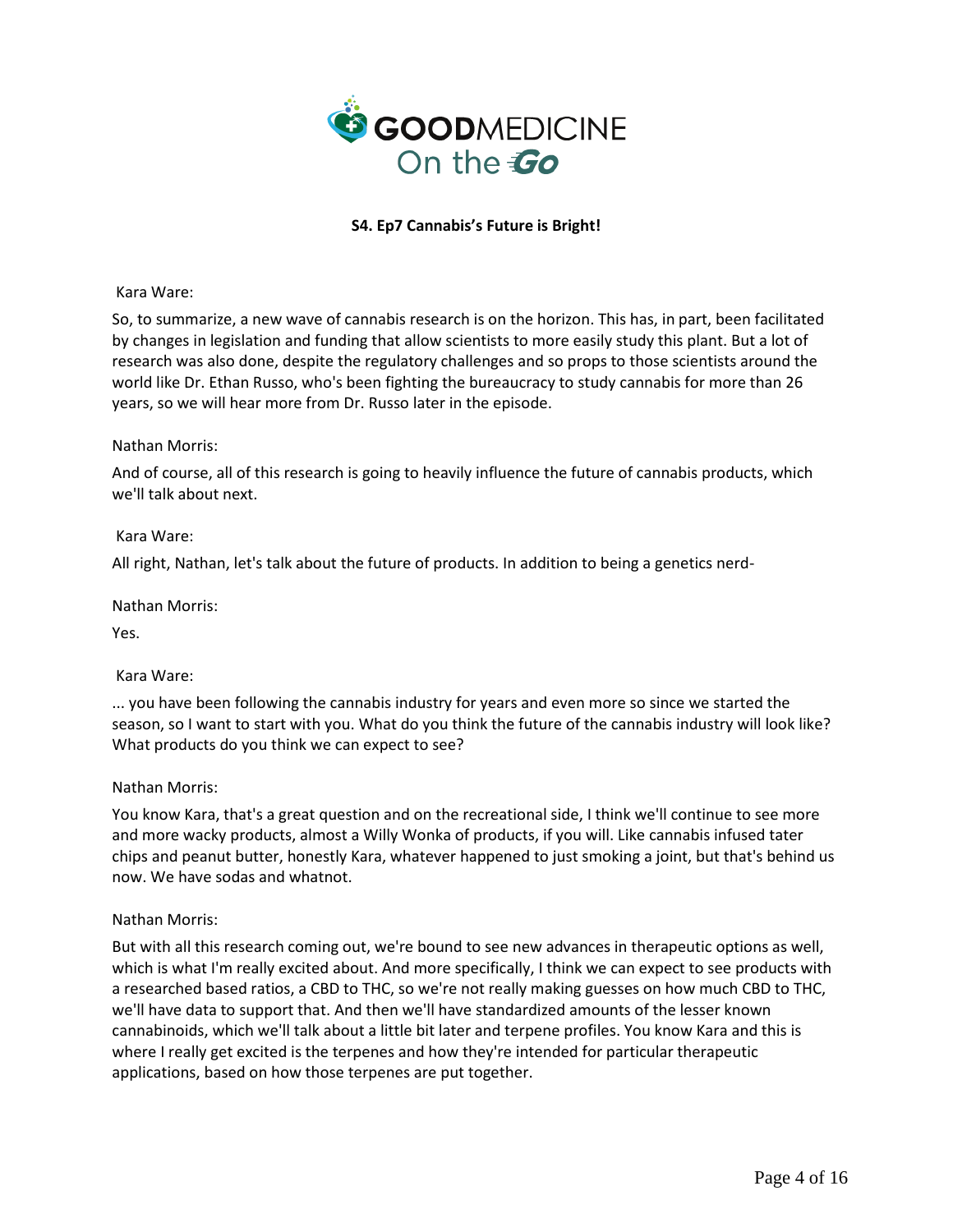

Nathan Morris:

So, let's unpack each of these just a little bit more.

In episode five, I mentioned that my preferred ratio CBD to THC is 10 to 1 for oral therapeutics. This is not based on any research. This is just what I've found to be effective, because I don't have research I can go, "Oh 10 to 1 is the way to go with this particular issue."

So, while this ratio is not causing a high, it is very helpful for many of my patients, but as you know Kara, and as you'll share, this ratio is always the best fit. So as the research progresses, we'll begin to understand how to tailor the ratio of CBD and THC to the needs of the patient and their particular issues.

## Kara Ware:

Right. That 10 to 1, I think is a really safe place to start Nathan, right?

Nathan Morris:

Yeah. That's true. That's what I went for, yeah.

### Kara Ware:

Yeah. It's a really good place to start and so my mom, she has suffered from chronic back pain most of her adult life and has always been afraid of cannabis. Ironically, until she listened to our two part history in episodes one and two. I've begged her, "Please. I know you're terrified, but just listen to why you're terrified, right, in those historical episodes."

### Kara Ware:

And you know, she has been on many prescription medications and has done invasive pain management procedures. The latest one they recommended had the side effect of paralysis. That was another reason why she opened to cannabis therapeutics-

Nathan Morris:

Yeah, cannabis doesn't cause paralysis.

Kara Ware:

... because nothing has worked. Yeah, it doesn't cause paralysis.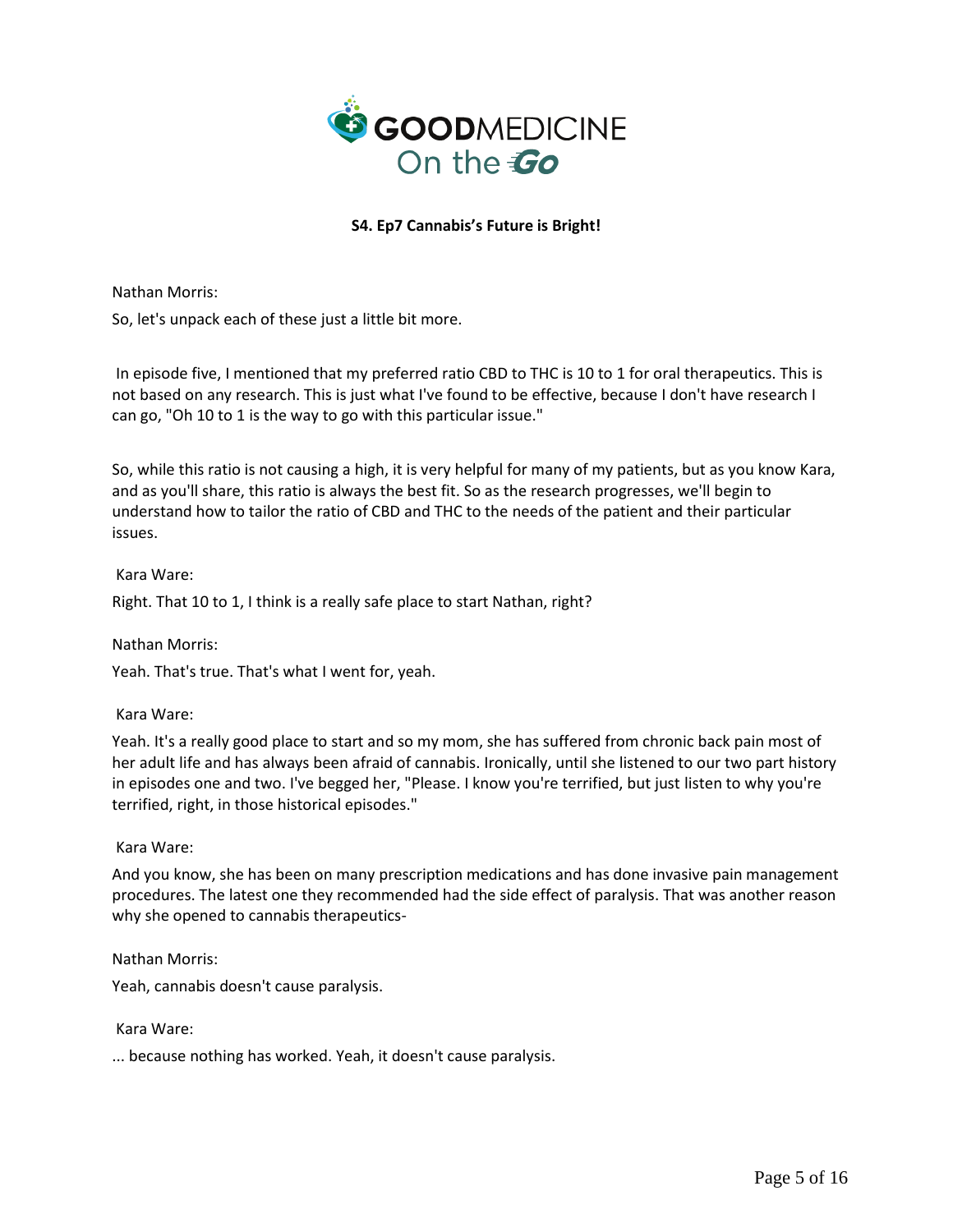

Nathan Morris: Well, short again.

Kara Ware:

I get that, because that risk benefit analysis we talk about in episode four.

Nathan Morris:

Yeah.

# Kara Ware:

Exactly, right. So I started her, well, I mean, we went to the dispensary and we spoke to the bud tenders and we all agreed, "Okay, well, let's start with a safe 10 to 1 ratio, 10 CBD to 1 THC." She did not like that feeling of high CBD, low THC at all. And so we slowly increased the amount of THC and she is now taking a much larger amount of THC than I would have ever thought she needed. So right now she is actually micro dosing throughout the day for a total of 40 milligrams.

## Kara Ware:

So she takes a 40 milligram gummy and cuts it in eighths throughout the day, and then she's also on CBD supplements. But she actually has found some relief for the first time, and now we're going to add in the transdermal cream next, but just one thing at a time, right?

So, the point of all of this is that everyone is different and different conditions require different approach. And so hopefully cannabis research will help us have a better sense for how to dose cannabis and the ideal ratio for each condition. Until then, as always, we recommend starting low and going slow.

## Nathan Morris:

And Kara I'd like to add a little caveat here. You had mentioned to me in the past that y'all had checked it out with her chronic pain doctor and he agreed with this, but a lot of chronic pain doctors actually will kick patients out of the practice for having cannabinoids in their system, which is ironic to me because they need less opiates per my experience when they are on cannabinoids. So it's just something, it's still a tricky business, so always if you're having a patient try these things, make sure it's okay with their chronic pain doctor.

## Kara Ware :

I'm glad you said that Nathan, because one of the dispensaries here in Ohio allowed me to speak to a pharmacist to help know where to start and what products are right for her. And I asked him, "What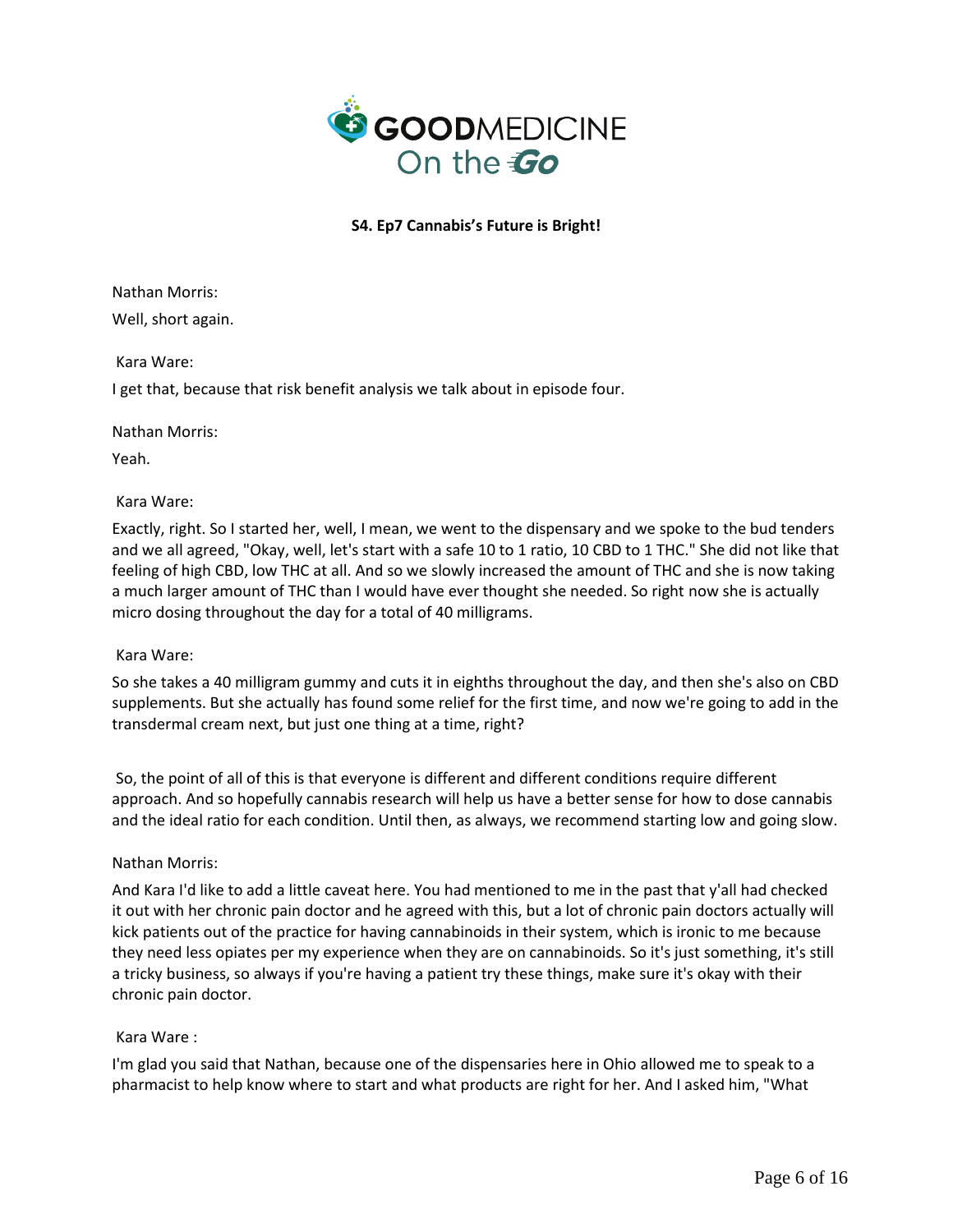

have you been most surprised about since getting into cannabis therapeutics?" And he said he was most surprised at how many patients are kicked out of pain management clinics-

## Nathan Morris:

Yeah, that goes back into some of the prejudice that we see. We'll spend the whole episode on that Kara, it's a fascinating topic, but let's talk a little bit about THC and CBD and how they get all the love, but we know there are hundreds of cannabinoids and terpenes in cannabis.

One cannabinoid that I'm excited about is cannabigerol or... Well, hell I can't say it. I'd like just say, "Can of beer y'all," and really the best thing to think about is, we just call it CBG for short.

## Kara Ware:

So CBG, let's go with that. I talked to Dr. Ethan Russo, a board certified neurologist who's worked in the cannabis industry for decades. In fact, he was a part of the first human study on CBG.

### Dr. Ethan Russo:

I'm really pleased to say this past year, in 2021, we published the first big study of human use of CBG**.** Now, I've known about cannabigerol for a long time and actually were plants dating from the early 2000s that only made CBG and none of the other cannabinoids, but they really weren't in circulation to any degree and not in clinical development.

But we knew from basic science that this is a very promising molecule. In animal testing, it showed evidence of being anti-anxiety, antidepressant. There was also work in the lab to show that it could be used to target prostate cancer, for example. Working on a thing called the TRPM8 receptor. Also, about 15 years ago, it was shown that CBG has a very powerful antibiotic effect, even against things like methicillin-resistant staphylococcus aureus that's caused so many hospital-based infections. So I knew this had great promise.

In the last few years, particularly in the area where I live in the Pacific Northwest, there have been CBG plants become more widely available. So we did a survey and got 127 people who were using products that were at least 50% CBG. We didn't want products where there was just a touch of CBG and where you couldn't tell what it was really doing, and queried people about what happened with it. And the results were pretty surprising.

People were using it for a wide range of conditions, especially for pain, sleep, and anxiety, but also clinical conditions, inflammatory bowel disorders. People were reporting everything you'd want to hear that these were very effective. Often, in most instances, more effective than conventional medicines for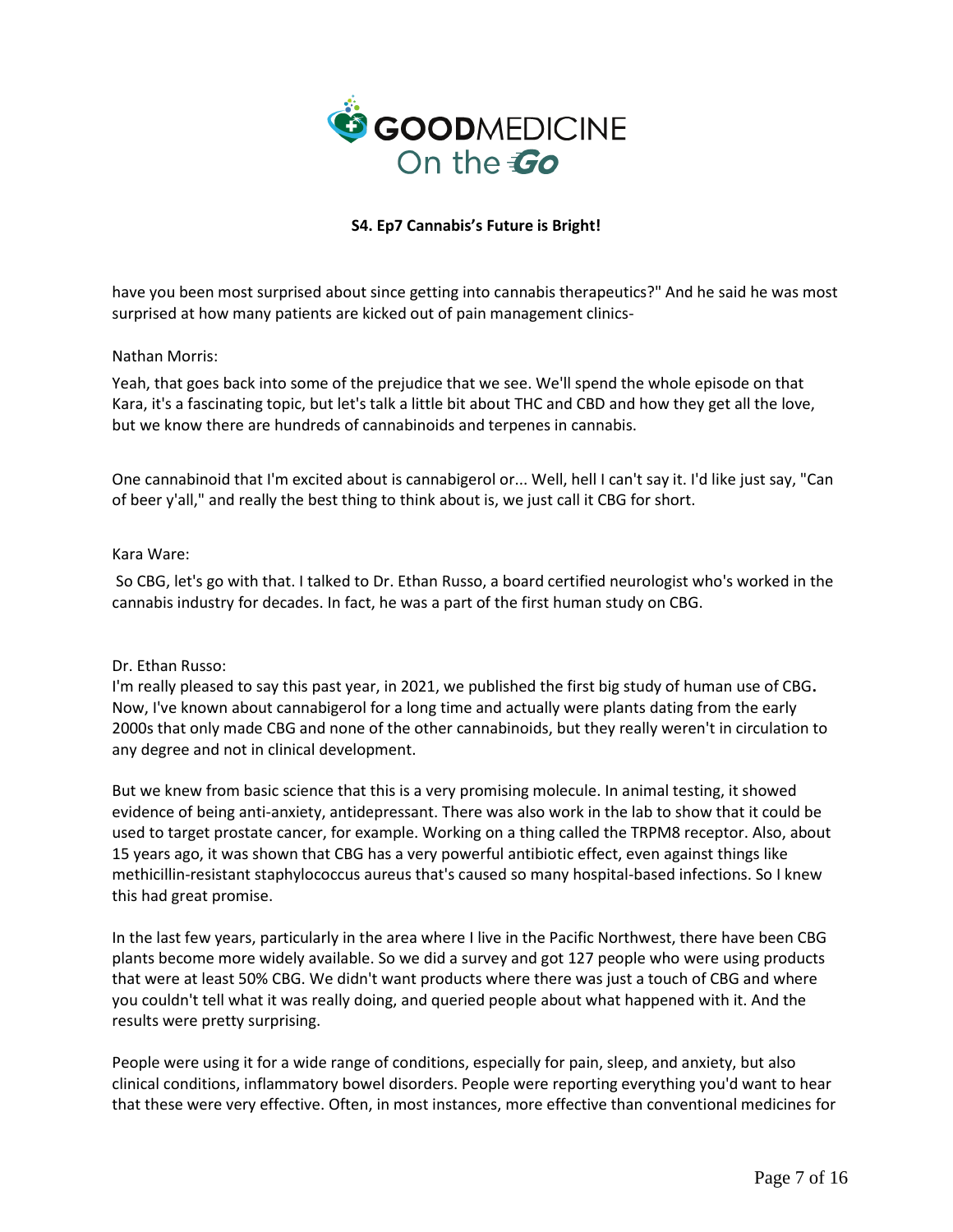

the same problems that were attempted and with very few side effects, no evidence of withdrawal effects when they were stopped.

This is kind of baseline information that you need before you could get into a formal clinical development with the FDA. The first thing they're going to say about any new particularly botanical plant-based product is, what evidence do you have that people have used this and it was safe? Now, at least, we have a foundation upon which to build. So I think CBG has great promise and it's something we're incorporating in neuro-formulations now where they're allowed.

### Kara Ware:

I can hear that's something you're really excited about for the future as CBG kind of joins its more famous cousins of THC and CBD.

Dr. Ethan Russo: Exactly.

### Kara Ware:

We included a link in our show notes to Dr. Russo's observational CBG study.

### Nathan Morris:

And you can already buy products with standardized amounts of CBG. I'll sometimes recommend this to patients with GI or neurological issues as the research tends to support that. And Panacea Life offers a product with CBG and full disclosure here, I am now due to this podcast and me doing research and talking to people, I'm on the scientific board of Panacea Life. Also, Weedmaps also allows you to filter for products that contain CBG and other cannabinoids.

### Kara Ware:

Right, and CBG isn't the only ingredient with promise. Recently, a lot of attention has been given to terpenes and their effects on the body, like you said earlier.

### Nathan Morris:

Woo-hoo, we're talking about terpenes, Kara. This is where I really get excited. So the terpene content of cannabis is super important and this season we learn that it's really terpenes that are responsible for the sedating or energizing effects of cannabis. Not the different strains per se, indica or sativa, as everyone originally thought.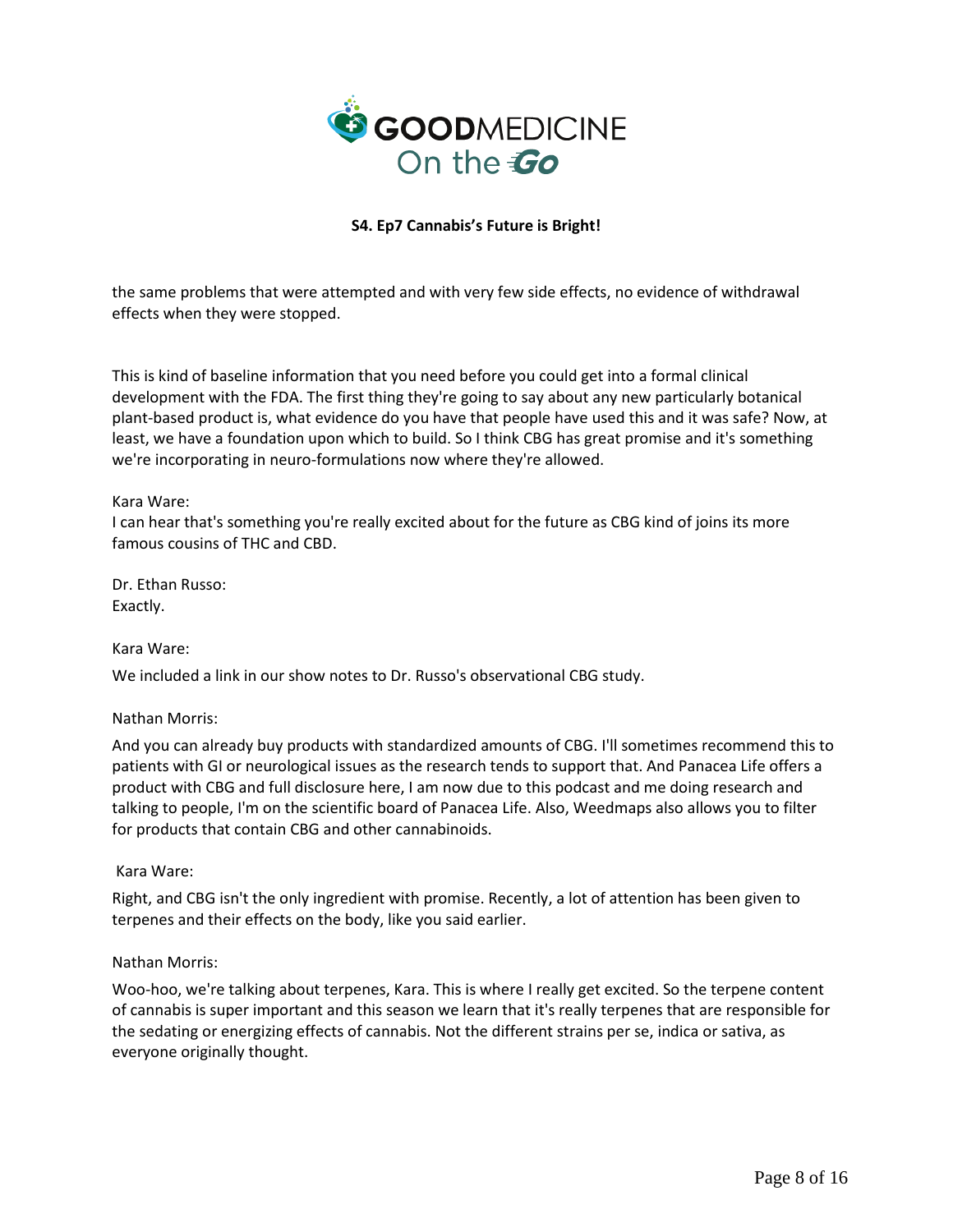

Kara Ware:

Yeah, Nathan, so many of our guests this season all agree that terpenes play a vital role in creating products with specific therapeutic applications. And we talked about terpenes and the entourage effect in episode three, so check that out to learn more.

## Nathan Morris:

Last year I took a tour at Ally Feiler's dispensary, Green Tree Medicinals located in Boulder, Colorado where Ally grows and sells her own cannabis and cannabis products. One of the most impressive parts of her interview was when she shared what she was working on for the future.

Ally Feller: I've been doing this since 2009, and I'm actually a cancer survivor and a, uh, entrepreneur. So, between those two skill sets combined, I've been very passionate about cannabis for a very long time.

I saw it help a lot of people before it was accessible and I made it my mission to help make it accessible to as many people as possible in a safe way. Uh, one of the things I love about our brand is that we're all about consistency, which is obviously very apparent in the pharmaceutical world and in the medical world, there's really high standards, but in the cannabis industry, there hasn't always been these high standards.

And so I worked very diligently on developing a brand that was based on. Basically a consistent effect and we actually have seven different lines in our product line that range from energized, relaxed to sleep. We have a focus line, a pleasure line, a pure CBD line.

And then we have a relief line for heavy pain. So we're able to actually target people's real needs instead of going into a dispensary and people saying, you know, I want something for this. And the budtender, having to guess about what the product is, we're able to actually have that pre delineated for them.

Now our product line is really unique because we spent a couple of years developing a terpene rich formula for each of our effects. So we actually add a proprietary blend of terpenes to each one of those.

So for pleasure, or for, for relaxation or focus, we've created this. And so we do actually know exactly what terpenes are in, what concentrations are going into each one of our green treats products. So that's another unique component to our brand. It's very rare. And most companies don't do that.

Nathan Morris: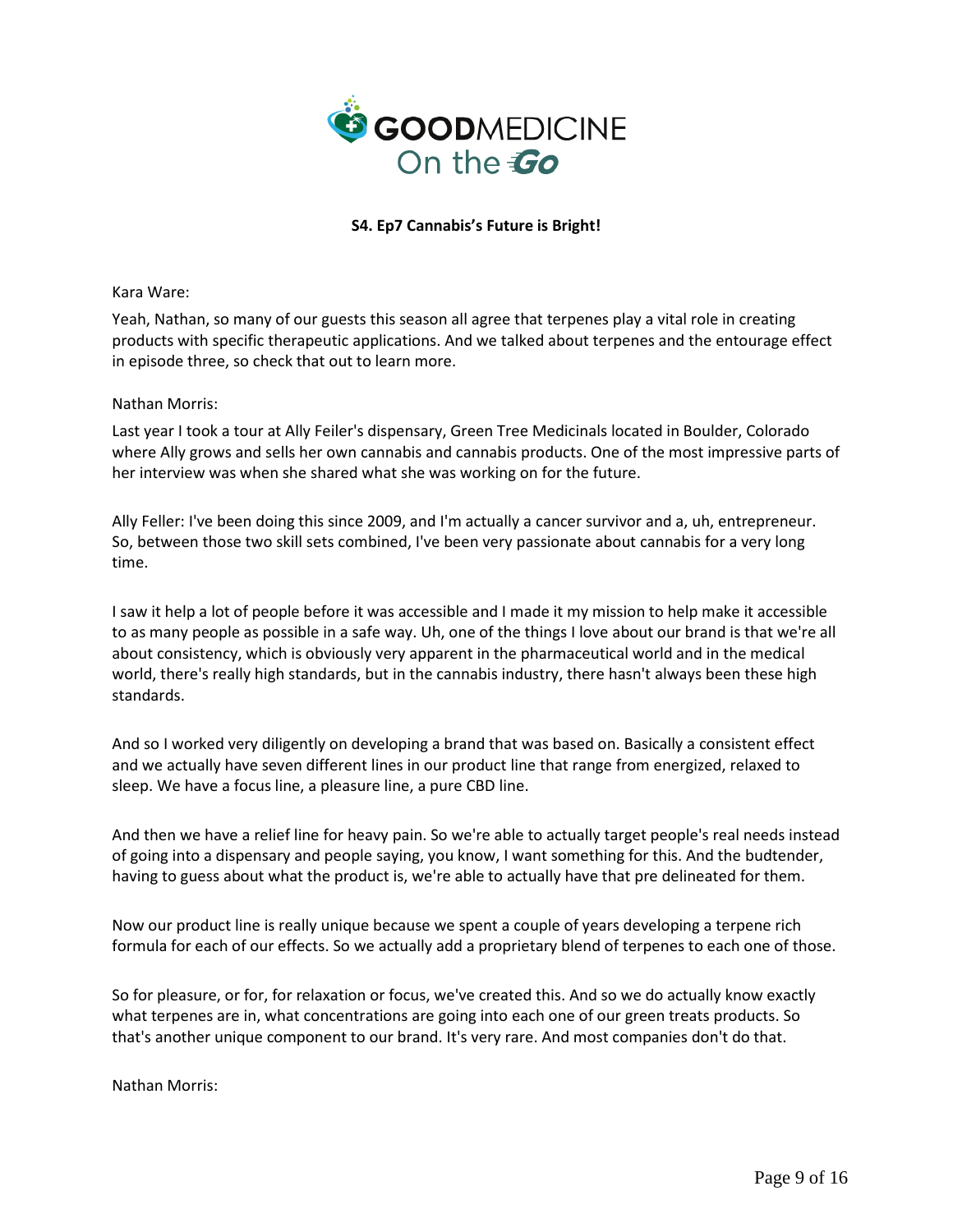

So, THC and CBD aren't going anywhere, but the future of cannabis products will likely be centered around terpenes and lesser-known cannabinoids like CBG and how they combine with THC, CBD and it's just going to be really neat to see how these all interconnect.

## Kara Ware:

And remember, of course the science is still young, and cannabis will only ever be just another tool in the functional medicine toolbox. So fancy marketing and ads will tell you that cannabis products are a magic bullet, capable of fixing all your problems. And we know that is not exactly true, so continue to educate yourself on emerging research to determine which products will be most appropriate for you to recommend.

## Nathan Morris:

You know, while we're on the topic of future products, it is worth mentioning that in December of 2021, the pharmaceutical company Pfizer spent \$6.7 billion, billion to acquire Arena Pharmaceuticals, a company working on cannabinoid-based treatment for GI disorders.

### Kara Ware:

Not only is this big news today, but if you think back to what we learned, again in episode one, Pfizer, which was originally Parke-Davis back in the thirties, was actually one of the original manufacturers of therapeutic cannabis products. So in a way it is like they're getting back to their roots.

### Nathan Morris:

Yeah, they are definitely betting on the future of cannabis though.

### Kara Ware:

So, Nathan, with a flood of new research on the horizon and new and improved products coming out every day, will cannabis become part of mainstream medicine?

### Nathan Morris:

You know Kara, that's a hard question to answer. It's such a long road for any new intervention to become part of the mainstream and we can just look at functional medicine. That's a great example and cannabis has some extra big hurdles to overcome and it probably won't come as much of a surprise, but the American Medical Association, or AMA, which guides medical practices in the US has not given the green light to use cannabis in a medical practice.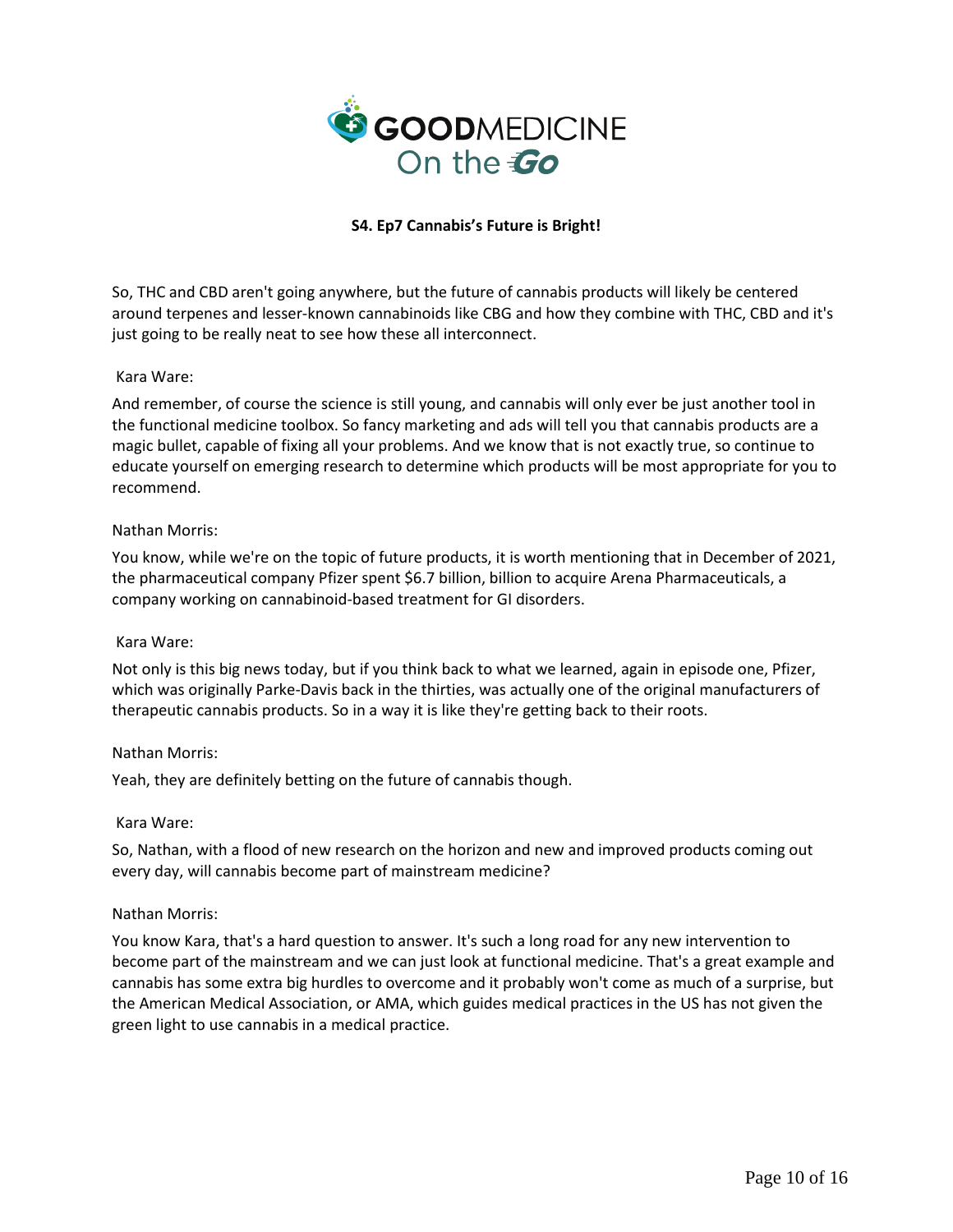

Nathan Morris:

The formal stance of the AMA is, "Our AMA does not support legalization of cannabis for adult use, until additional scientific research has been completed to fully document the public health, medical and economic consequences for its use." I'm not sure they really sound like that Kara, but I thought it sounded fitting.

Kara Ware: Very official.

Nathan Morris: Official.

Kara Ware:

But let's be clear here. Let's give them some credit. The AMA is not against cannabis, they're just worried about the lack of research. And the good news is that the AMA is in favor of making it easier to research cannabis. In fact, they've actively supported the Cannabidiol and Marijuana Research Expansion Act, which would make it easier to study CBD and other cannabis products, expedite medical treatments and establish legal protections for talking to patients about cannabis use.

## Nathan Morris:

While the Cannabidiol and Marijuana Research Expansion Act and other similar bills have not been passed yet, it's a good sign that leading medical and government institutions are in favor of exploring what this plant has to offer, so go AMA. That's great.

## Kara Ware:

While we're waiting on the AMA, and the research to catch up, colleges are launching cannabis centric courses to train the next generation of industry leaders. There are now programs and degrees on cannabis chemistry, biology and even production, business and law.

### Nathan Morris:

Yes, like Colorado State University in my own state, offers a Bachelor's of Science in Cannabis, Biology and Chemistry. And on the other side of the country, the University of Vermont is the first medical school in the nation to offer a professional certificate in cannabis and medicine for therapeutic use. And the American Cannabis Nurses Association offers CEUs to nurses through its online cannabis curriculum. So for links to these, and other cannabis education programs in the US, see our show notes.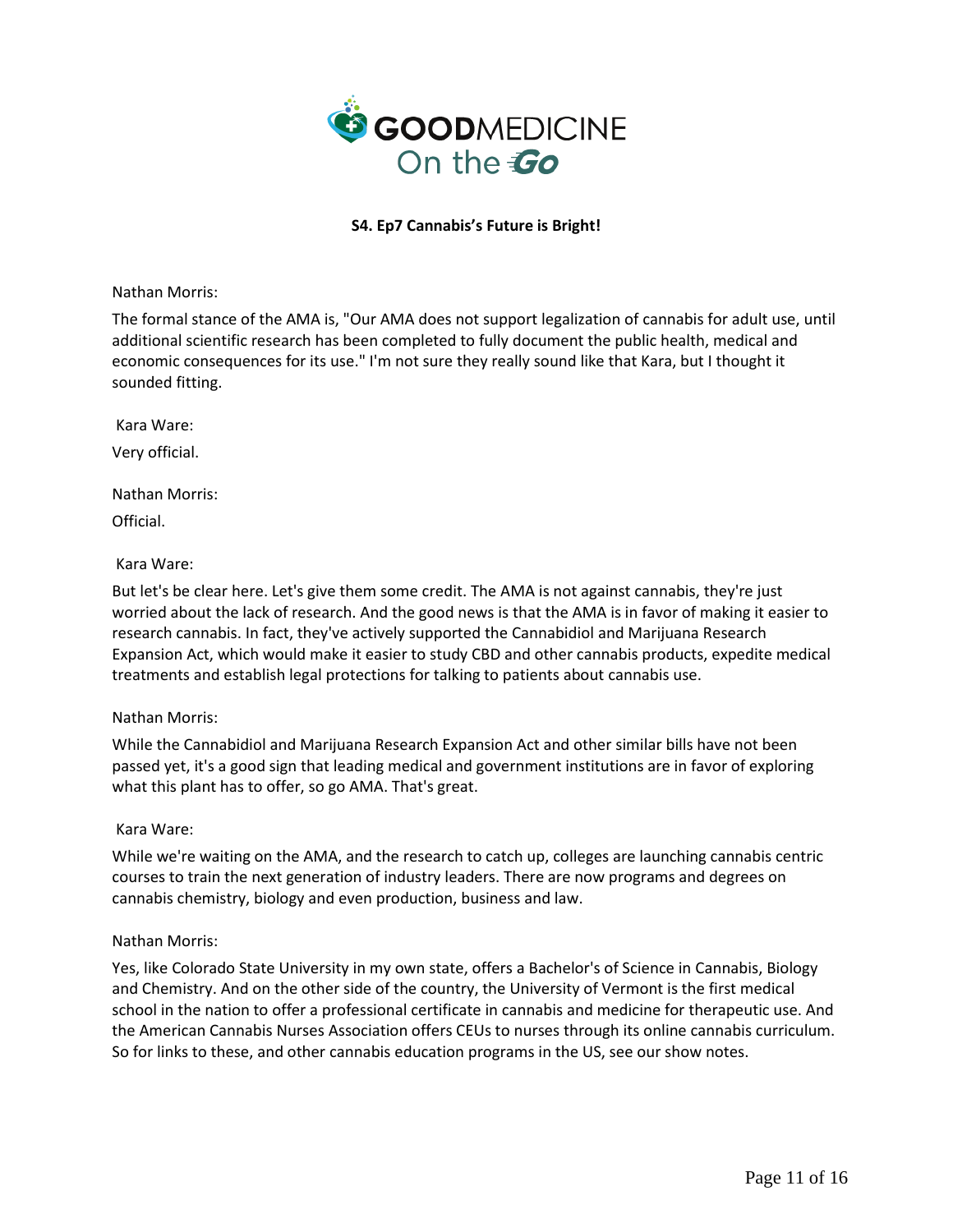

Kara Ware:

These educational programs are important because future careers will be built around cannabis.

Nathan Morris:

Yeah, it's just wild how much the cannabis industry is growing. According to Forbes, "Lifting regulations on cannabis could help the country the way that ending prohibition helped the US out of The Great Depression." Forbes estimates that cannabis legalization could result in \$128.8 billion in tax revenue and an estimated 1.6 million new jobs in the US.

Kara Ware:

Wow. Let's just pause for a second.

Nathan Morris:

Yeah.

Kara Ware: Let that sink in.

Nathan Morris:

That is awesome.

Kara Ware:

Alongside policy and research, education is a necessary and a driving force for cannabis adoption in mainstream medicine. The US is just getting started, but in Canada, cannabis became legal in 2018 and they've already begun integrating cannabis education into their medical training.

Kara Ware:

Cannabis education is becoming more common in hospitals and medical schools throughout Canada and this is in large part, thanks to Dr. Jennifer Anderson, a family physician who's leading the integration of cannabis education into mainstream medical curriculum for residents.

Kara Ware:

Dr. Jen explained to me how she started the medical education movement.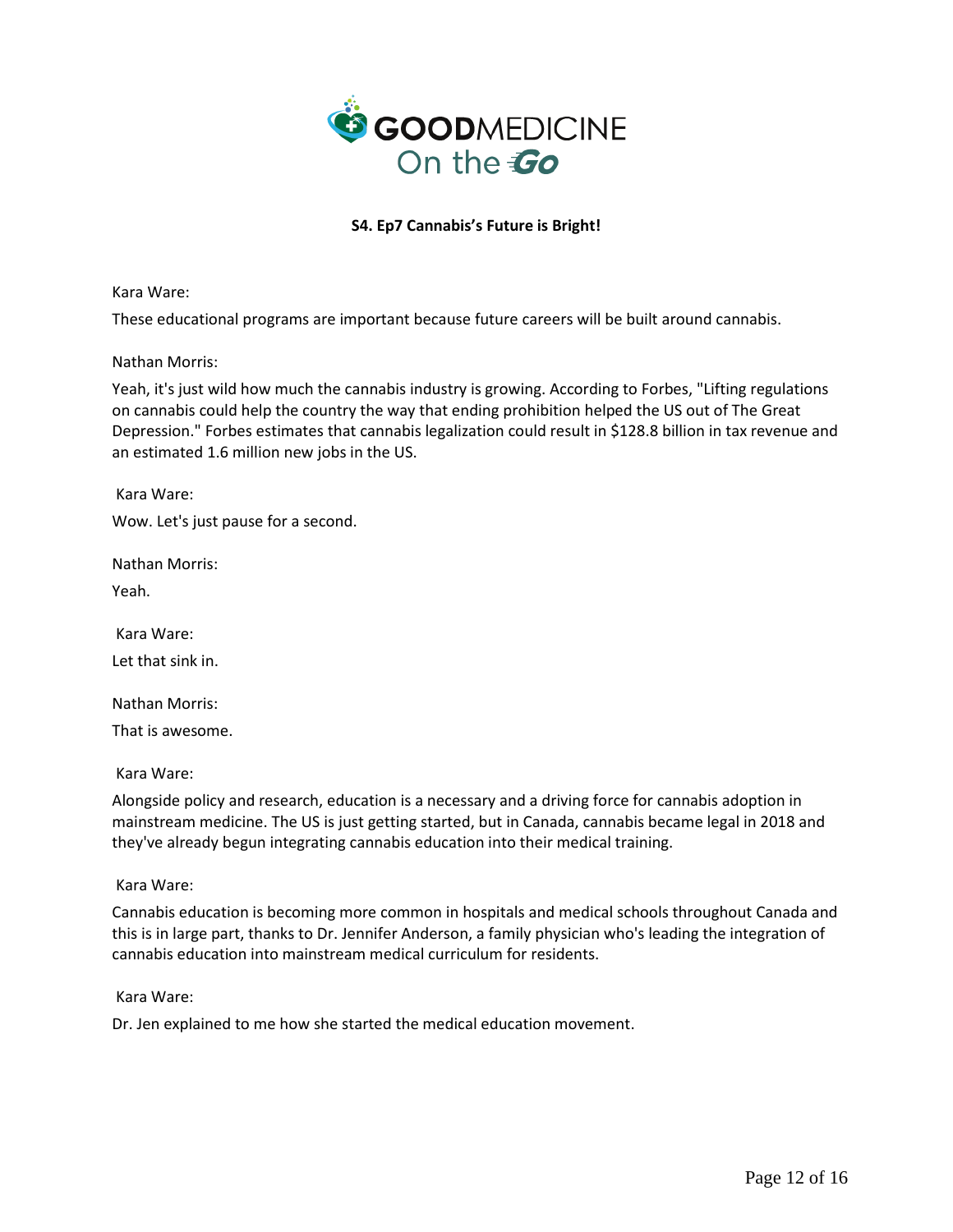

Dr. Jennifer Anderson:

We started formulating the idea of integrating it into the family medicine curriculum in a way that when family docs graduate, they can have the conversation, whether or not they want to authorize it or not, they will have a basic education, they'll be able to refer to people like me who are comfortable with it and be able to collaborate.

And so when we had those conversations that inevitably turned to the med school to, well, all the physicians need to have this basic education, not just the family medicine residents and the family docs.

So, we're in conversations about the med school curriculum, we do have a few lectures that have the been in the curriculum for a while, but we're just trying to figure out how to better integrate the core concepts and the physiology, the science of cannabis, and also just group discussion case studies, things like that.

# **So it doesn't matter where physicians end up, whether they're in orthopedics or they're in pediatrics, they actually have some basic knowledge to help with their patients.**

### Kara Ware:

This is where we started our season, hearing Dr. Jen echo our original thesis, which was, "Whether or not you intend to recommend cannabis in your practice, you should probably know about it."

Nathan Morris:

Amen.

### Kara Ware:

And this was incredibly validating. To hear her full interview and learn more about how her son helped start this journey for her, keep an eye out for our bonus episode coming soon.

## Nathan Morris:

And if you're interested in being part of the future of cannabis and medicine, there are tons of educational resources to check out like Dr. Janice Knox and well, the entire Knox family. They're at the forefront of therapeutic cannabis and we can't recommend them enough. Great people.

And another great resource is TheAnswerPage.com, which offers courses and other resources to help you learn more about cannabis. TheAnswerPage was developed by Dr. Meredith Fisher-Corn and her husband, Dr. Steven Corn, who are both Harvard trained medical doctors, specializing in pain. Dr. Corn has an additional specialty in opioids.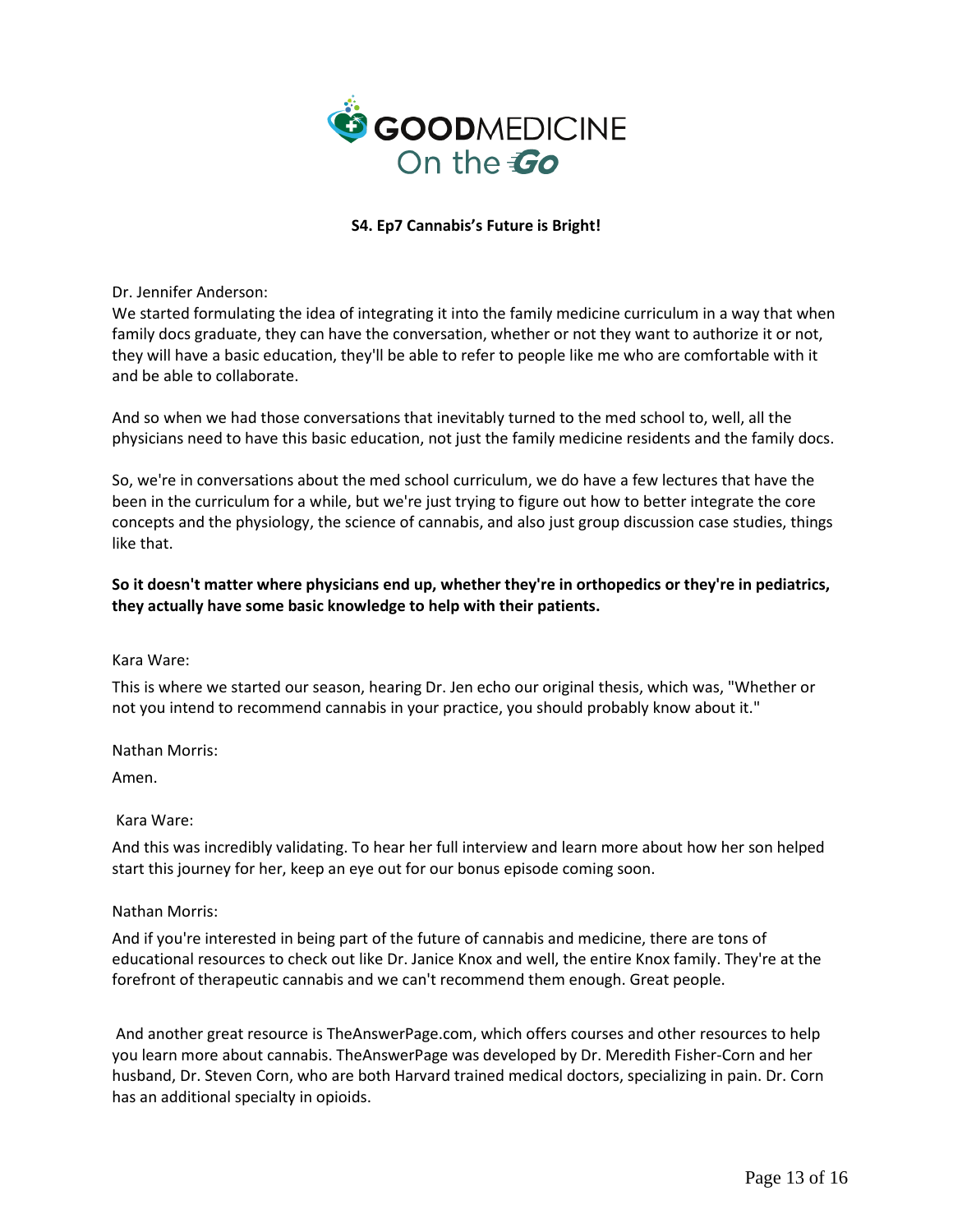

## Nathan Morris:

Finally, again, the University of Vermont has lots of great resources through their medical school and we'll have, of course, links to all of these resources in our show notes.

## Kara Ware:

To bring our season to a close, let's quickly recap what we've covered and acknowledge how far our understanding has come. We started the season by looking at the origins of cannabis in the United States. We discovered that in the 1930s Harry Anslinger, desperate to hold onto his position as Director of the Department of Narcotics, turned public opinion against cannabis with yellow journalism and fear mongering.

### Nathan Morris:

Anslinger took cannabis out of medicine and put it behind political bars, if you will, and despite resistance from the AMA and the New York Medical Society.

### Kara Ware:

Anslinger's anti-cannabis rhetoric was furthered by Reagan and Nixon, when the infamous war on drugs caused more harm than the plant itself. Cannabis was sneakily classified as a schedule 1 drug during the Nixon administration, thereby removing it from research and medicinal use for decades.

### Nathan Morris:

Despite the politics of the time, the endocannabinoid system was discovered, thanks to funding overseas, ironically. Since then, research has shown that this system is a master regulator. It's a volume knob for how we respond to stimuli. We want to help our ECS function optimally and we can do this with supplementation or lifestyle factors, but if we overpower it with strong or inappropriate products, we will only be a little bit more out of balance.

### Kara Ware:

So, as we've discussed, cannabis isn't a panacea, nor is it harmless. It's vital that practitioners balance the pros and cons of cannabis, as they do with any intervention. And finally, while there are many cannabis products on the market, they aren't all created equal. Purity and potency vary widely. We recommend purchasing cannabis products from a reputable dispensary or supplement company and of course, starting with a low dose and making adjustments as needed.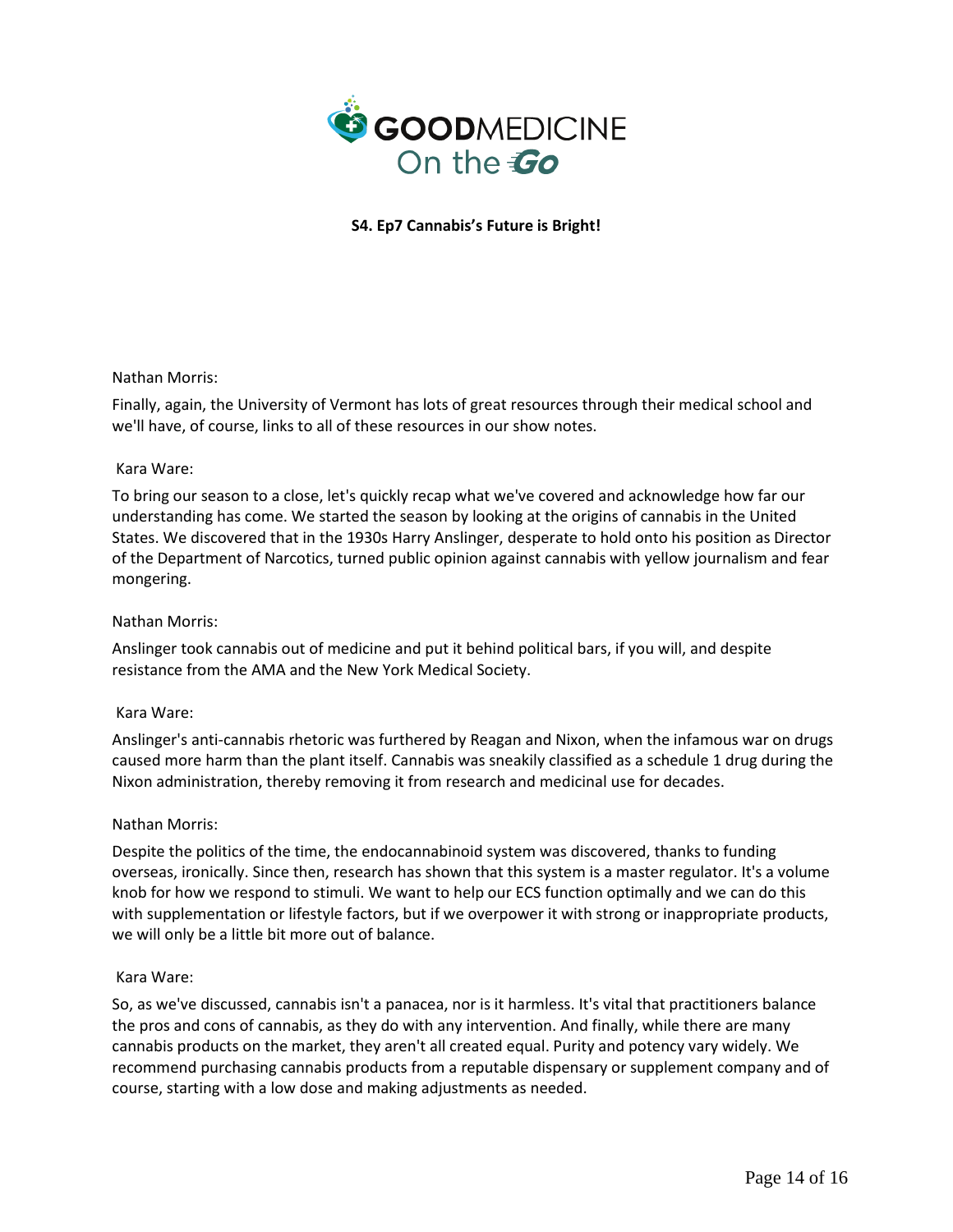

## Kara Ware:

It took our team over nine months to research and write this season. Our goal was to share the background, science, products and promise of therapeutic cannabis and we hope these episodes have helped to get you started in your learning. Maybe it's even brought you from a place of prejudice to feeling ready and willing to talk about cannabis in your practice.

## Nathan Morris:

Yeah, Kara. This season, I'm a little sad it's over. I mean, nine months, it's about time too.

## Nathan Morris:

I'm so happy we covered this topic. I know it's impacted how I look at cannabis. Truly, the history was just fascinating and learning more about the endocannabinoid system. And as you know, one in five Americans are taking cannabis in some form, and so we need to be ready and informed to help guide them. And although, currently I'm not prescribing cannabis, it sure has been helpful in my practice because a lot of people are taking it when you ask them about it, to be able to give them some insight and talk about some of the things, besides just CBD and THC. To talk about the terpenes and CBG and how we should dose these things and honestly, be able to caution them and say, "Don't take these high doses, because you will have some problems there with... You're going to build up some resistance to cannabis," and so just helping them understand.

## Nathan Morris):

Actually, being able to talk to my own kids about it and have the knowledge to say, "Hey, this is what the research shows." It's just been super powerful, so I couldn't be happier that we did the season.

### Kara Ware:

What a season, oh my gosh. So thank you to all our listeners, to the many guests and experts who took the time to help us understand cannabis and the industry as a whole, and of course, to our writing and production team.

## Nathan Morris:

Yeah. Kara, we sure couldn't do this alone. Big thank you to everyone with all sincerity. It's been amazing.